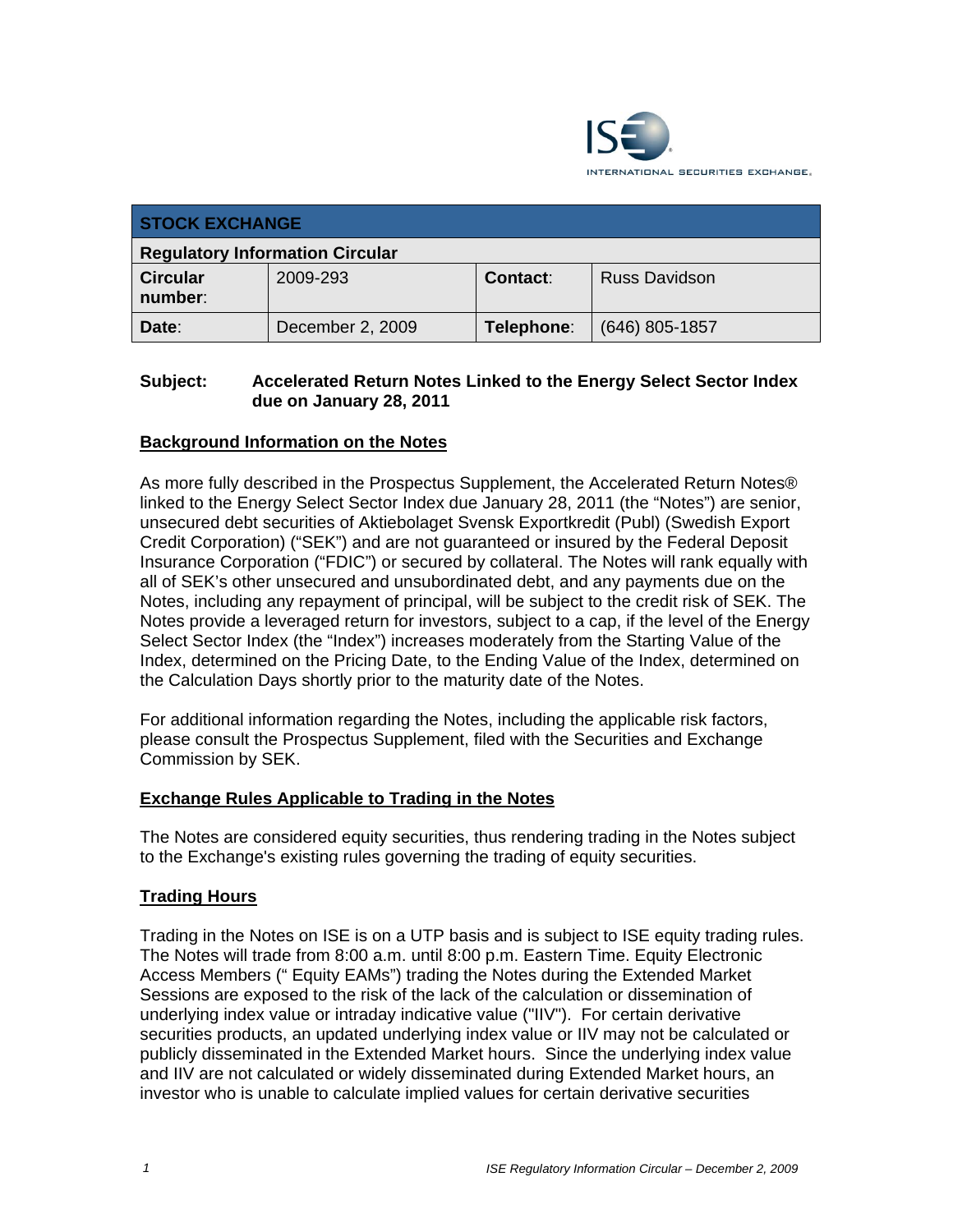products during Extended Market hours may be at a disadvantage to market professionals.

## **Trading Halts**

ISE will halt trading in the Notes in accordance with ISE Rule 2101(a)(2)(iii). The grounds for a halt under this Rule include a halt by the primary market because it stops trading the Notes and/or a halt because dissemination of the IIV or applicable currency spot price has ceased, or a halt for other regulatory reasons. In addition, ISE will stop trading the Notes if the primary market de-lists the Notes.

**This Regulatory Information Circular is not a statutory Prospectus. Equity EAMs should consult the Trust's Registration Statement, SAI, Prospectus and the Fund's website for relevant information.**